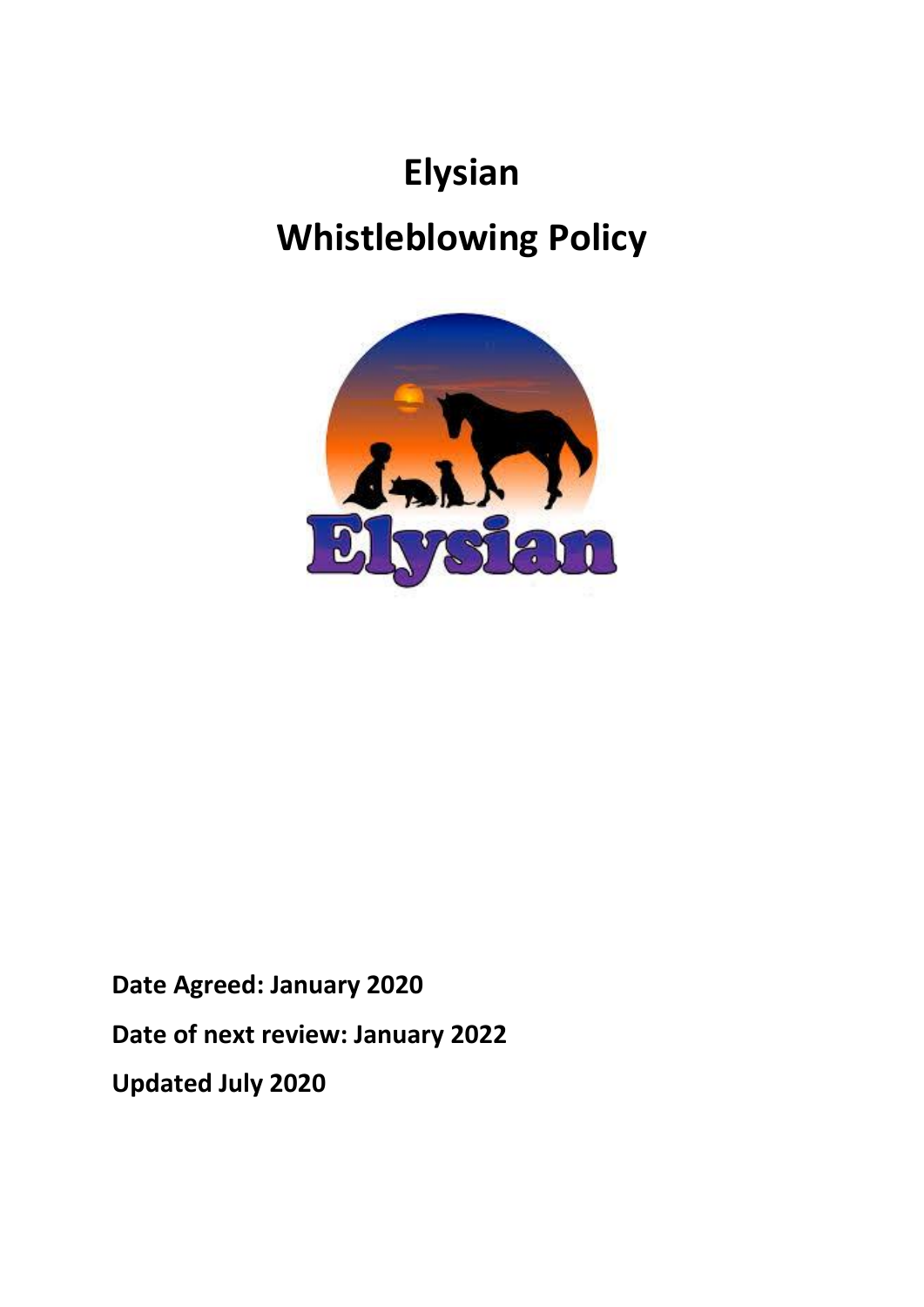**For the purposes of this policy, where the term Elysian is used, it refers to Elysian Animal Assisted Therapy & Learning CIC including Elysian School and Elysian Animal Assisted Therapy and Learning.**

# **Contents**

Part A - Policy

- 1. Policy Statement
- 2. Scope
- 3. Responsibilities of Elysian
- 4. Responsibilities of the Employee
- 5. Trade Union Representation
- 6. Responsible Officer and Monitoring of Complaints

#### Part B - Procedure

- 7. Raising a Concern
- 8. How Elysian will Respond
- 9. Notification of the Outcome of the Concern
- 10. How the matter may be taken further
- 11. Protection and Support for Employees
- 12. Other Concurrent Processes
- 13. Record Keeping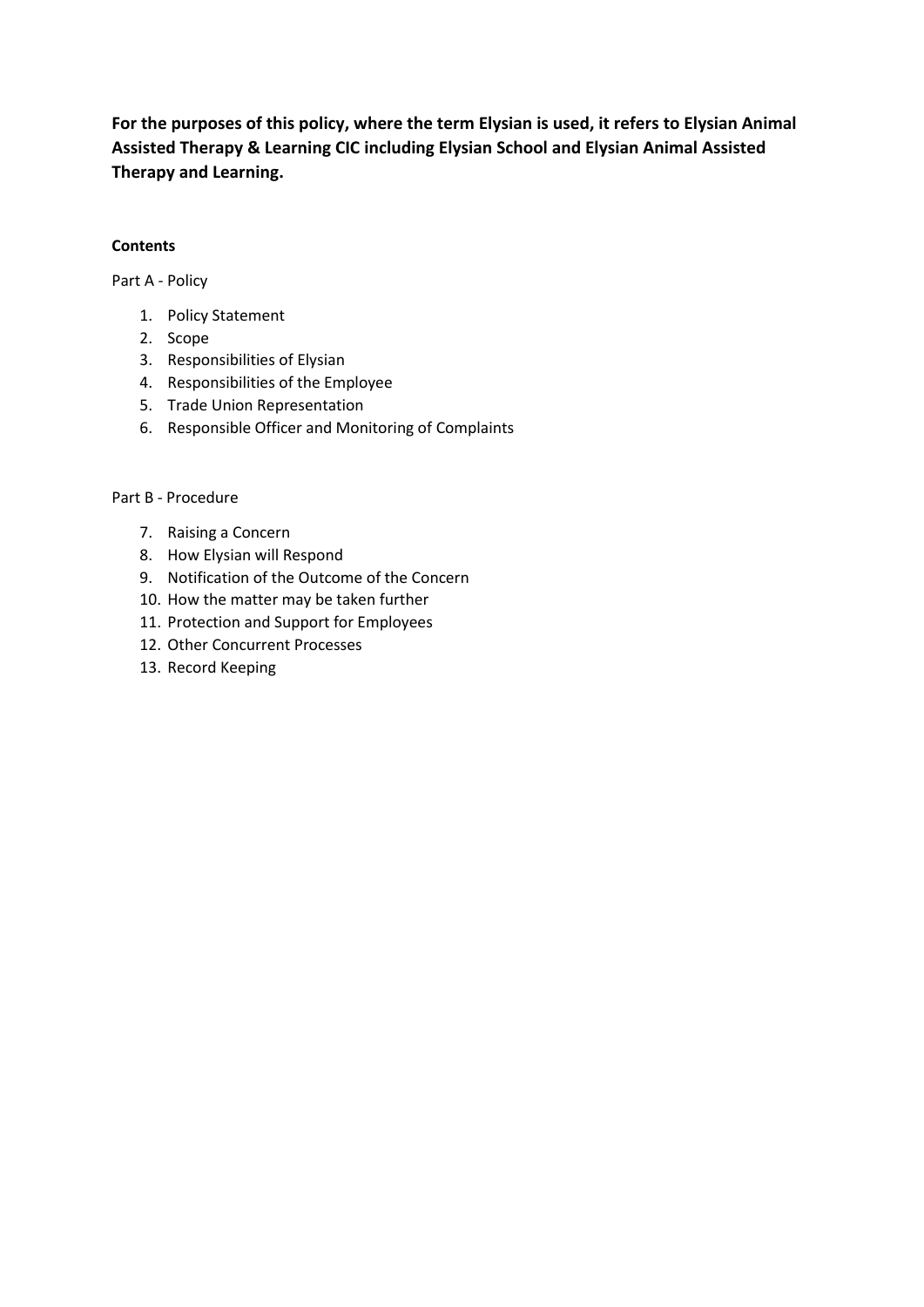# **Part A - Policy**

Policy Statement

Elysian is committed to achieving the highest possible standards regarding its practices.

Elysian recognises that it is important for all Employees to have a means by which they can raise serious concerns about any aspect of the operation.

Elysian encourages Employees to raise any concerns internally at the earliest opportunity rather than disregarding issues or raising the matter externally.

Elysian will address concerns seriously and undertake as much investigation as is necessary given the circumstances – this may include referral to external agencies.

Elysian will endeavour to advise an Employee of any actions / outcome arising from a complaint where appropriate.

Elysian will provide reasonable support to an Employee who raises a concern.

Elysian will ensure that where a concern is raised, an Employee will be protected from detriment, harassment and victimisation. It is recognised that in certain cases it may be appropriate to consider concerns raised on a confidential or anonymous basis.

This policy explains:

- The mechanism for raising concerns
- The range of responses Elysian may take upon receipt of concerns
- The support and protection available to Employees

# Scope

This Policy and Procedure applies to all Elysian employees. (This policy also applies to agency workers, volunteers, contractors and others working on Elysian premises).

Public Concern at Work defines whistleblowing as:

'The raising of a concern either within the work place or externally, about a danger, risk, malpractice or wrong doing which affects others.'

The Whistle Blowing Procedure provides a means for Employees to raise concerns about conduct or situations which they believe are inappropriate.

Concerns may include, but are not limited to:

- Conduct which is, has been or is likely to be an offence or breach of law
- Conduct that has occurred, is occurring or is likely to occur as a result of which Elysian fails to comply with a legal obligation
- Acts or potential acts of fraud / corruption or the misuse of public funds / resources
- Miscarriages of justice
- Past, current or likely health and safety risks
- Concerns about any aspect of service provision
- Concerns of a safeguarding / child protection nature
- Unethical or unprofessional conduct that causes concern
- The deliberate concealment of information relating to concerns listed above

Concerns relating to an individual's own employment should be raised through Elysian's grievance procedures.

Employees may raise concerns about the practice of anyone who works for or on behalf of Elysian including:

- All Employees
- Management Committee
- Volunteers
- Contractors

Concerns that Employees have may be raised individually or collectively. If collective concerns are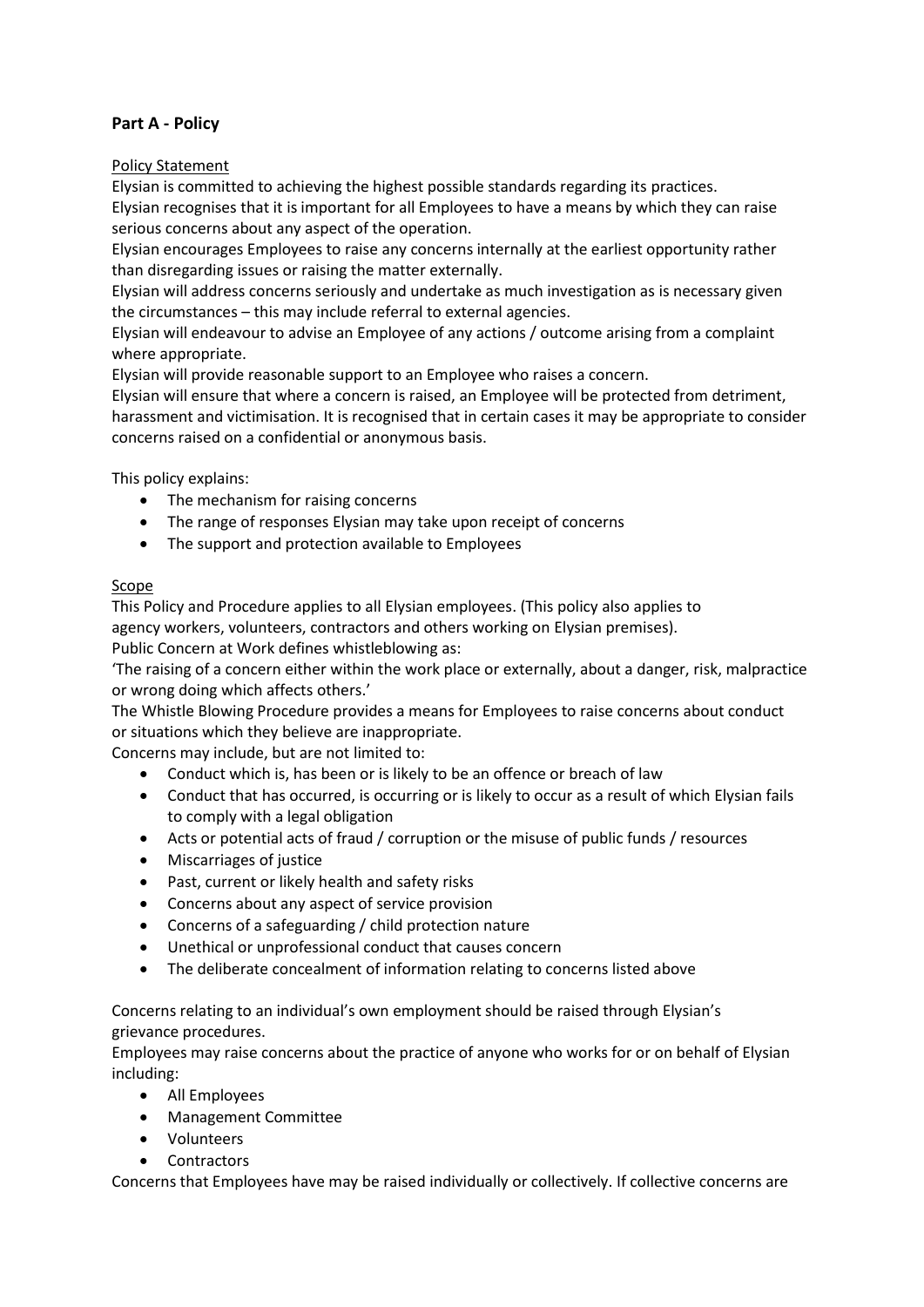raised staff should be prepared to give their own account during any investigation, should this be required.

There is no time limit for raising a concern – however Employees are encouraged to do so at the earliest opportunity since it may be difficult to address a matter if a significant time has elapsed.

#### Responsibilities of Elysian

- To foster a culture where Employees can feel confident in raising concerns.
- To ensure concerns are fully considered, investigated as necessary and action taken as
- Appropriate.
- To ensure that Employees raising concerns receive feedback on any action taken where
- Appropriate.
- To make employees aware how they can take matters further if they are not satisfied
- To reassure Employees that they will be protected against detriment and reprisal should they raise a concern.

# Responsibilities of the Employee

- To raise concerns only where there is a reasonable suspicion for doing so
- Not to knowingly raise a false allegation with malicious or vexatious intent
- To engage with internal / external actions to address any concerns by attending meetings and/or participating in any investigation

#### Trade Union Representation

Employees may wish to consult and seek guidance from their Trade Union representative before making a disclosure under this procedure.

Employees may be accompanied to any meeting by a trade union representative or workplace colleague who is not involved in the area of work to which the concern relates.

#### Responsible Officer and Monitoring of Complaints

The Executive Director in conjunction with the Management Committee has overall responsibility for the maintenance and operation of this policy and procedure.

The Executive Director will ensure the effective implementation of the whistle blowing arrangements, providing training as appropriate, and undertake an annual audit of the whistle blowing arrangements, reporting the outcome to the Management Committee. The Executive Director will consider:

- The number and types of concerns raised and the outcomes of the investigations.
- Feedback from individuals who have used the arrangements
- Any complaints of victimisation
- Any complaints of failures to maintain confidentiality
- Any relevant litigation
- The level of staff awareness, trust and confidence in the arrangements

Any reporting will not identify the parties to the complaint.

#### **Part B – Procedure**

#### Raising a Concern

Wherever possible employees should initially raise concerns openly with their line manager or a member of Senior Leadership. In instances of serious concern or where the complaint involves the line manager or Senior Management, complaints may be raised with the Management Committee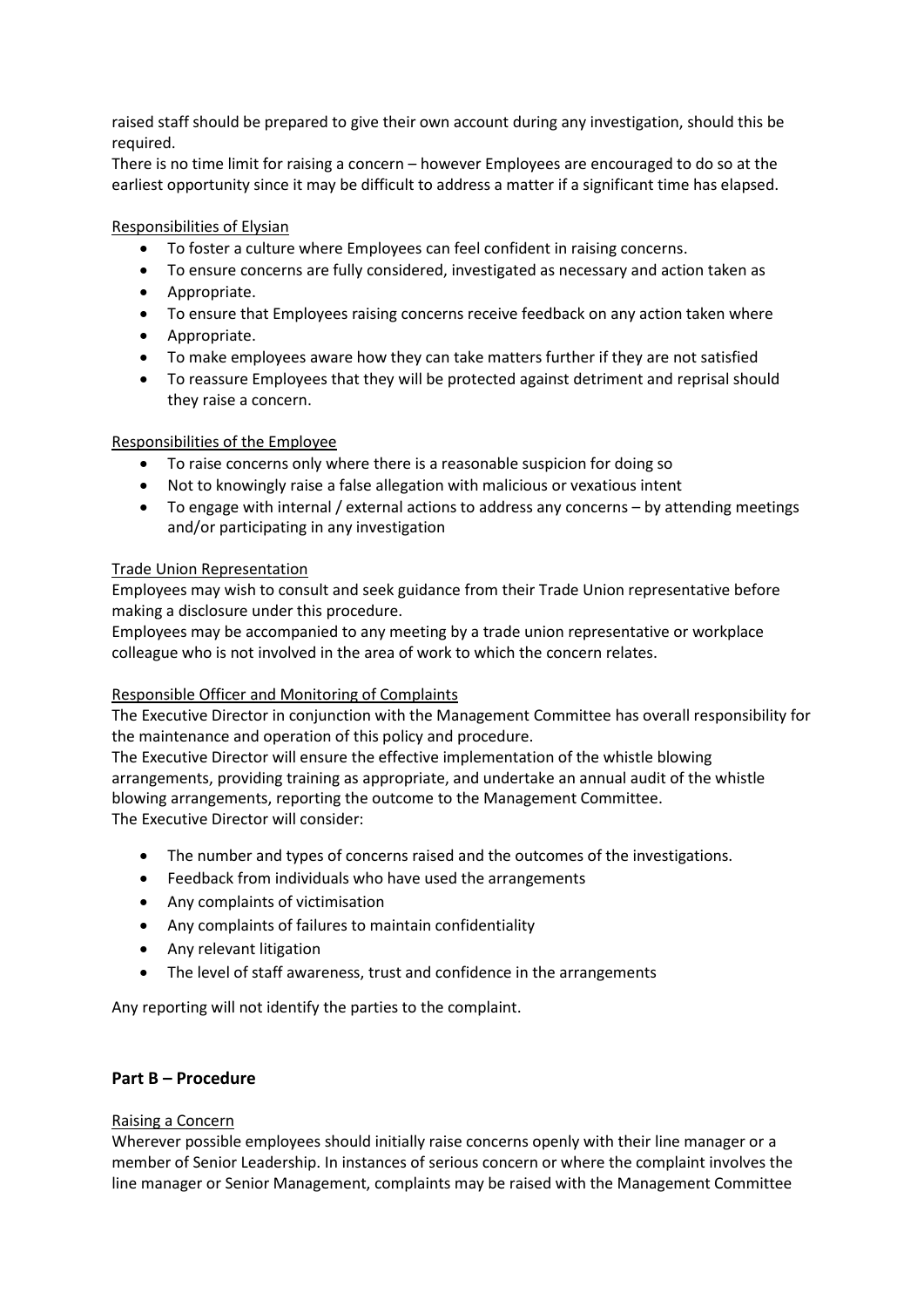Chairman. Should a member of Senior leadership have concerns, these should be raised with the Management Committee Chairman in the first instance.

Concerns may be raised verbally or in writing.

A concern raised in writing should:

- Set out the background and history of the concern giving names, dates and places where
- possible
- Give the reason why the Employee is particularly concerned about the situation
- For clarity it would be helpful for the Employee to state that they wish their concerns to be
- addressed under the whistleblowing procedure

An Employee is not expected to prove the validity of their concern, however they will need to demonstrate that there is a reasonable suspicion for their complaint.

An Employee may invite a Trade Union representative to support them in raising a concern or raise the matter on their behalf or at a subsequent meeting to explore the complaint.

# How Elysian will respond

Preliminary enquiries may be made to decide on the appropriate course of action. This may necessitate further discussion with the Employee who has raised the concern. On occasion it may not be appropriate for the person who receives the complaint to progress the concern and the matter may be referred to another individual within Elysian or an external organisation. It may be possible to resolve some concerns informally by agreed action without the need for further formal investigation.

Where it is not possible to resolve the matter informally, the action taken by Elysian will depend on the nature of the concern and may include:

- Undertaking an internal management or disciplinary investigation
- Referral to Elysian's auditors
- Referral to another regulatory authority
- Referral to the Police
- Referral to the Local Authority

Within 10 working days of receipt of any concern, the person progressing the matter will write to the Employee to:

- Acknowledge that the concern has been received.
- Indicate how and through whom Elysian proposes to address the matter including whether further investigation or referral to another organisation will be made.
- Give an estimate of how long the investigation will take.
- Indicate whether further information will be sought from the employee and the arrangements for obtaining this where known.

The form of further contact between the Employee and the person progressing the complaint will depend on the nature of the matter raised and the follow up action required. In instances where an investigation is prolonged or referral to an external agency takes place arrangements will be made to provide the Employee with situational updates as far as is practicable.

On occasion the person considering the complaint may determine that it is not appropriate for further action to be taken. This may include where:

- There is no evidence that malpractice has occurred
- The matter is / has been the subject of internal proceedings under another policy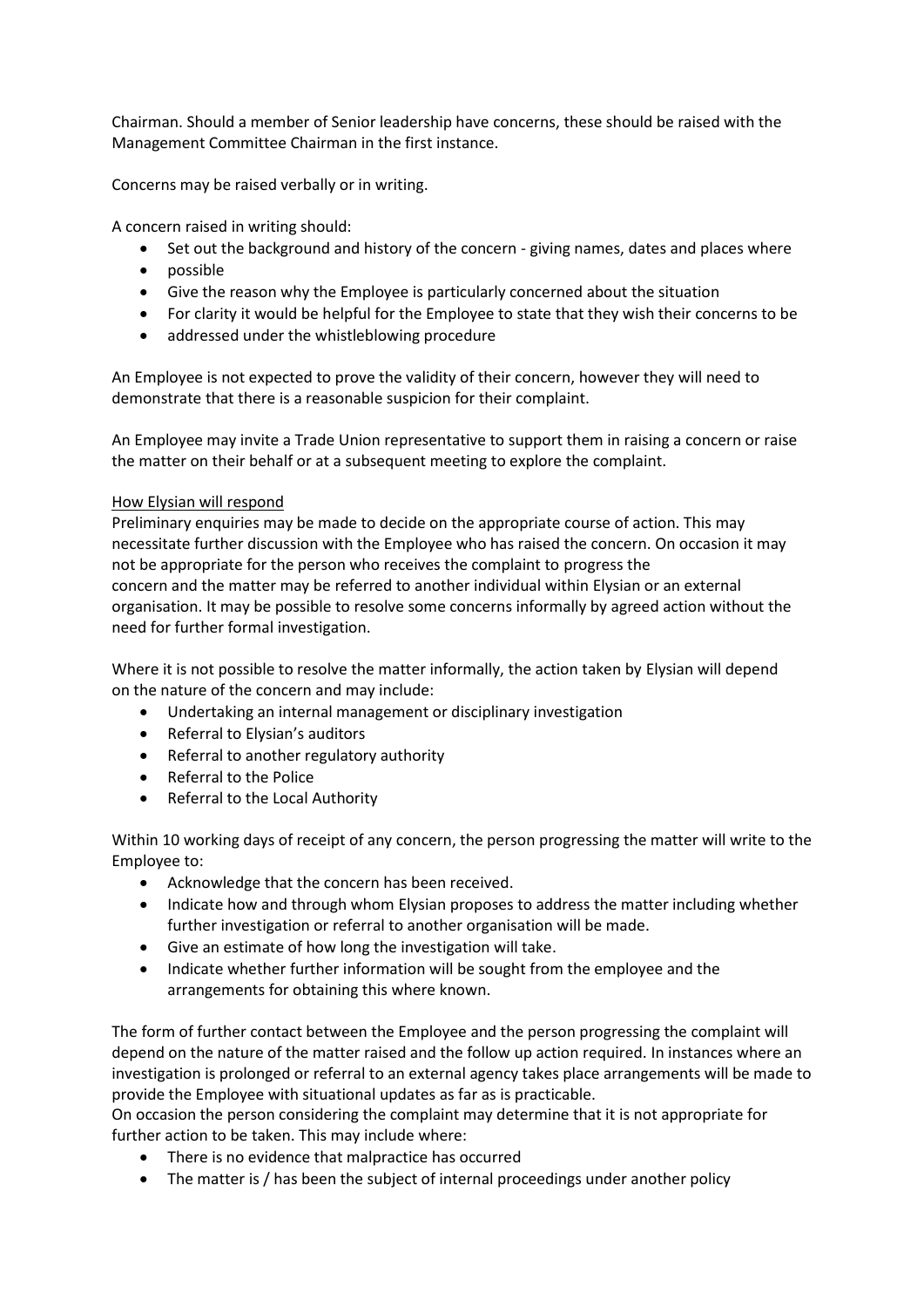- The matter is / has been the subject of external legal proceedings / been referred to another external agency
- A false and malicious or vexatious complaint has been made

# Notification of the Outcome of the Concern

Elysian recognises that an Employee raising a concern would wish to be assured that the matter has been fully addressed. Feedback will be provided on the outcome of the complaint, wherever possible.

In some circumstances however it may not be appropriate or permissible to share this information (for example, where legal / disciplinary or regulatory authority action is pending or if sharing information may infringe the duty of confidence owed to a third party). Where it is not appropriate to provide detailed feedback, the Employee will be advised that the matter has been addressed or concluded as far as is practicable.

Where a matter is not to be considered further the Employee who raised the complaint will be advised of this in writing.

# How the matter may be taken further

This procedure is intended to provide Employees with a mechanism to raise concerns internally within Elysian. Should this process be exhausted and the Employee feels that matters have not been fully/appropriately addressed or that concerns are ongoing they may wish to raise the matter outside of Elysian.

An Employee who intends to raise a concern externally is encouraged to consider carefully whether this is the most appropriate form of action to resolve the issue and whether all reasonable internal steps have been taken.

If a matter is raised outside of Elysian, an Employee should take all reasonable steps to ensure that confidential or privileged information is not disclosed.

#### Protection and Support for Employees

Elysian will take reasonable measures to support and protect Employees who raise concerns:

# • Protection from Detriment

Employees raising a concern with reasonable suspicion for doing so will not be subject to discrimination, harassment or victimisation. Should an Employee believe they have been subject to detriment or retribution they should report this to the Management Committee Chairman who may address the matter in accordance with Elysian's disciplinary procedure.

No action will be taken against an Employee where concerns raised are subsequently unproven. However disciplinary action may be taken against individuals who knowingly make 'false, malicious and / or vexatious allegations.

Should an employee commit a criminal offence in raising a concern (e.g. accepting a bribe or an act of corruption) protection from detriment may be lost and the Employee may be subject to Elysian's disciplinary procedures.

#### • Confidentiality

The best way to raise a concern is to do so openly. Openness makes it easier for Elysian to assess and investigate the issue. However, it is recognised that there may be some circumstances where an employee would prefer to raise a concern in confidence. Employees should make Elysian aware of this when raising their concern.

Where appropriate every effort and consideration will be given to arrangements to maintain the Employee's confidentiality including off site meetings where appropriate. Every effort will be made not to reveal the Employee's identity, without their prior consent, if this is their wish. However, in